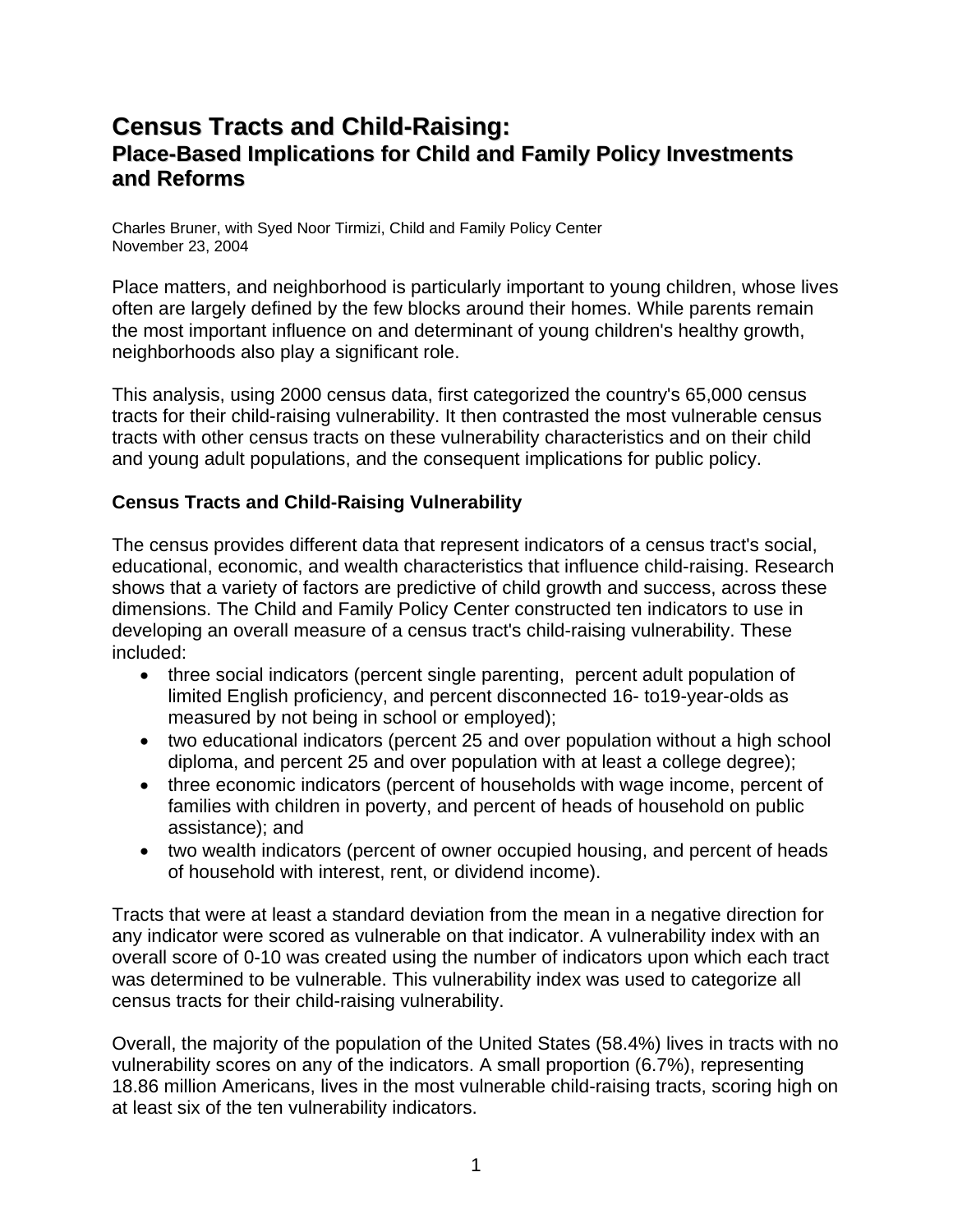Table One provides information on each of the ten indicators used to create the vulnerability index. On nine of the ten indicators, the differences between the most vulnerable tracts and less vulnerable tracts are profound, with rates for the most vulnerable tracts at least double and in some instances as much as nine times greater than for the majority of tracts with no indicators of vulnerability. Only on wage income are the differences smaller; 69.1% of households with wage income in the most vulnerable child-raising tracts compared to 80.6% in tracts with no indicators showing vulnerability. Even in the most vulnerable census tracts, two-thirds of households have some attachment to the work force, although at lower wages and with significantly less stability in employment.

|                                     | <b>All Census Tracts</b> | Factors     | Factors    | No Vulnerabiltiy 1-2 Vulnerability 3-5 Vulnerability<br>Factors | $6 - 10$<br>Vulnerability<br>Factors |
|-------------------------------------|--------------------------|-------------|------------|-----------------------------------------------------------------|--------------------------------------|
| Tracts                              | 65,321                   | 35.753      | 16,185     | 8.126                                                           | 5,257                                |
| <b>Total Population</b>             | 281,421,906              | 164.392,149 | 66,462,714 | 31,707,210                                                      | 18,859,833                           |
| <b>Percent of Population</b>        |                          | 58.41       | 23.62      | 11.27                                                           | 6.70                                 |
| <b>Vulnerability Indicators</b>     |                          |             |            |                                                                 |                                      |
| Percent Single Parent               | 27.13                    | 20.46       | 30.62      | 41.52                                                           | 53.10                                |
| Percent Poor Families with Children | 13.57                    | 7.18        | 15.00      | 26.54                                                           | 41.43                                |
| Percent 25+ no HS                   | 19.60                    | 13.53       | 21.02      | 36.00                                                           | 48.00                                |
| Percent 25+ BA or Higher            | 24.00                    | 28.67       | 23.01      | 13.00                                                           | 7.14                                 |
| Percent 16-19 not School/Work       | 6.00                     | 3.05        | 1.03       | 10.41                                                           | 15.00                                |
| Percent HoH on Public Assistance    | 7.81                     | 4.87        | 7.75       | 14.57                                                           | 25.48                                |
| Percent HoH with Wage Income        | 77.72                    | 80.60       | 74.08      | 75.12                                                           | 69.10                                |
| Percent HoH - Int/Div/Rent/Home     | 35.87                    | 42.31       | 33.73      | 18.86                                                           | 11.05                                |
| Percent 18+ Limited English         | 4.62                     | 1.87        | 4.82       | 11.67                                                           | 17.52                                |
| Percent Owner-occupied Housing      | 60.24                    | 71.00       | 51.10      | 42.57                                                           | 29.62                                |

The clear message is that there are profound differences, across neighborhoods, on indicators related to a tract's support for raising children. Further, these social, educational, economic, and wealth indicators are interconnected, and compound the challenges in vulnerable tracts in addressing children's needs for healthy growth and development.

#### **Poor Neighborhoods – Rich in Children and Low in Earning Age Adults**

In addition to the specific indicators selected to assess child-raising vulnerability, census tracts were examined for the size of their child and working age populations, their racial compositions, and the gender and race characteristics of their young adult (the primary age for parenting young children) populations.

Table Two provides data on the child, and very young child, populations in census tracts by child-raising vulnerability, and also provides a ratio of the working age population (18-64) to the dependent age population (0-17 or 65+). The most vulnerable tracts for raising children have a much larger share of the country's young, and youngest, children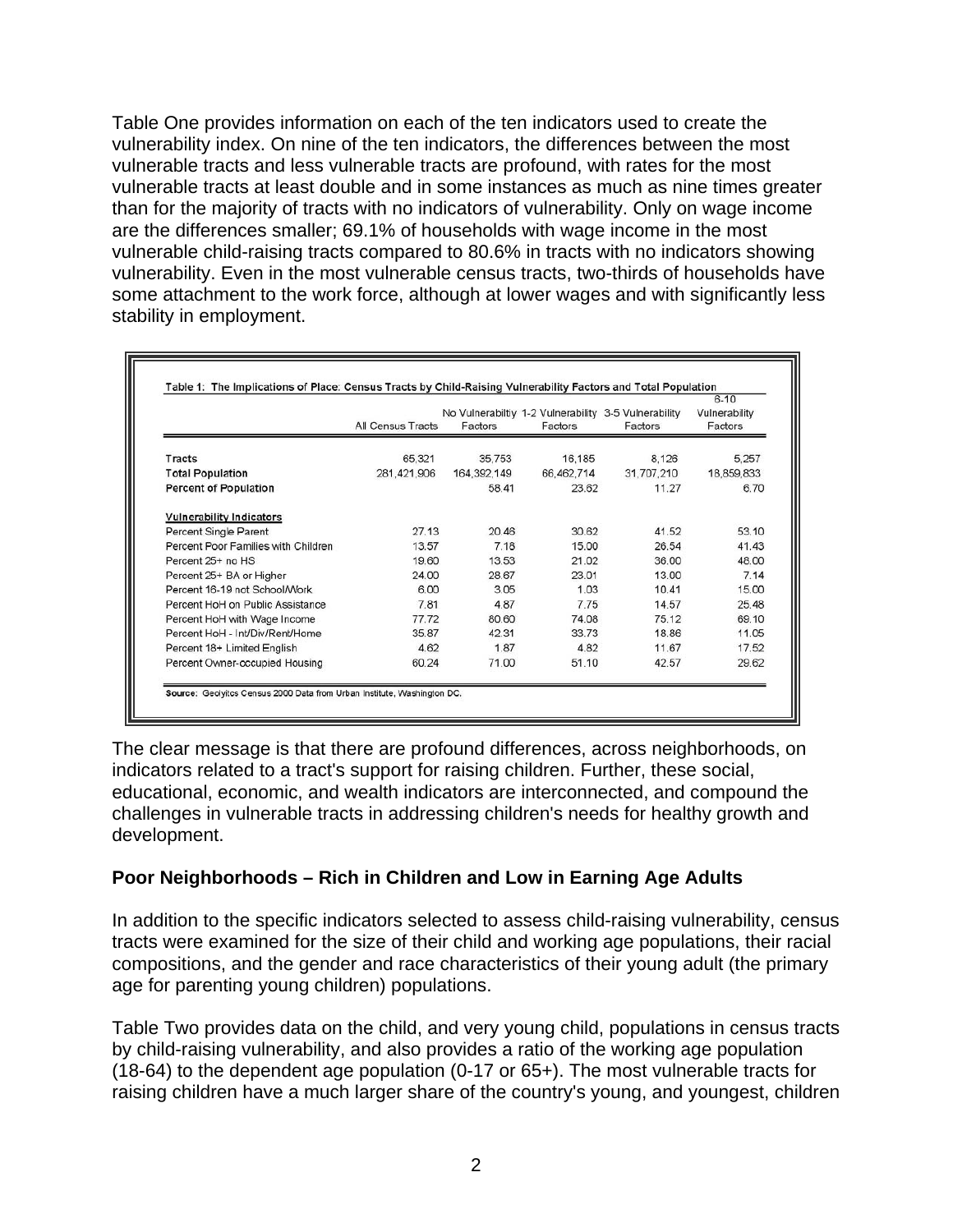than other census tracts. Nearly one-third of all residents in the most vulnerable census tracts are children, and almost one in ten are very young. Proportionately, these tracts have a 27.3% greater proportion of children (0-17) than census tracts with no vulnerability indicators; and a 50.2% greater proportion of very young (0-4) children. In short, poor, disinvested neighborhoods are rich in children.

|                               | All Census Tracts | Factors    | Factors    | No Vulnerabiltiy 1-2 Vulnerability 3-5 Vulnerability<br>Factors | $6 - 10$<br>Vulnerability<br>Factors |
|-------------------------------|-------------------|------------|------------|-----------------------------------------------------------------|--------------------------------------|
| Children                      |                   |            |            |                                                                 |                                      |
| 0-4 Population Total          | 19,046,754        | 10,773,946 | 4,085,150  | 2,444,248                                                       | 1,743,410                            |
| Percent of All 0-4 Children   |                   | 56.57      | 21.45      | 12.83                                                           | 9.15                                 |
| 0-4 as Percent of Tract pop   | 6.77              | 6.15       | 6.42       | 7.71                                                            | 9.24                                 |
| 0-17 Population Total         | 72,142,757        | 42.312.093 | 14,908,864 | 8,741,690                                                       | 6,180,110                            |
| Percent of All Children       |                   | 58.65      | 20.67      | 12.12                                                           | 8.57                                 |
| 0-17 as Percent of Tract pop  | 25.64             | 25.74      | 22.43      | 27.57                                                           | 32.77                                |
| <b>Worker Dependent Ratio</b> |                   |            |            |                                                                 |                                      |
| 18-64 pop./(0-17+65+)         | 1.63              | 1.64       | 1.68       | 1.61                                                            | 1.40                                 |

The policy implications are several.

Clearly, these census tracts have even greater needs for early care and education services, particularly if adults are to be in the workforce to economically support their families. Caregiving currently is likely to be a more significant employment base in these census tracts, with surveys suggesting that this care is more likely to be in home-based and unregistered care than in other tracts. These caregivers are less likely to have early childhood credentials or more advanced educational backgrounds than those in other census tracts.

Early care and education policy needs to take these differences into account. Upgrading the skills and compensation of caregivers currently living in and providing (or capable of providing) early childhood services can have a dual benefit of improving the economy in these tracts and improving children's early childhood development. Alternatively, policies that do not recognize the needs and opportunities in these census tracts and simply seek to expand pre-school or improve the quality of early care and education through education or credentialing standards can have adverse consequences. If they do not provide residents in these neighborhoods with pathways to gain skills and serve as these providers, they run the risk of further depleting the economic resource base and opportunity within these tracts by bringing people from outside the neighborhood in as caregivers, taking employment opportunities away from those in the neighborhood.

Clearly as well, there is need for substantial outside support and resource transfers to these census tracts, simply given the relative absence of a working age base to support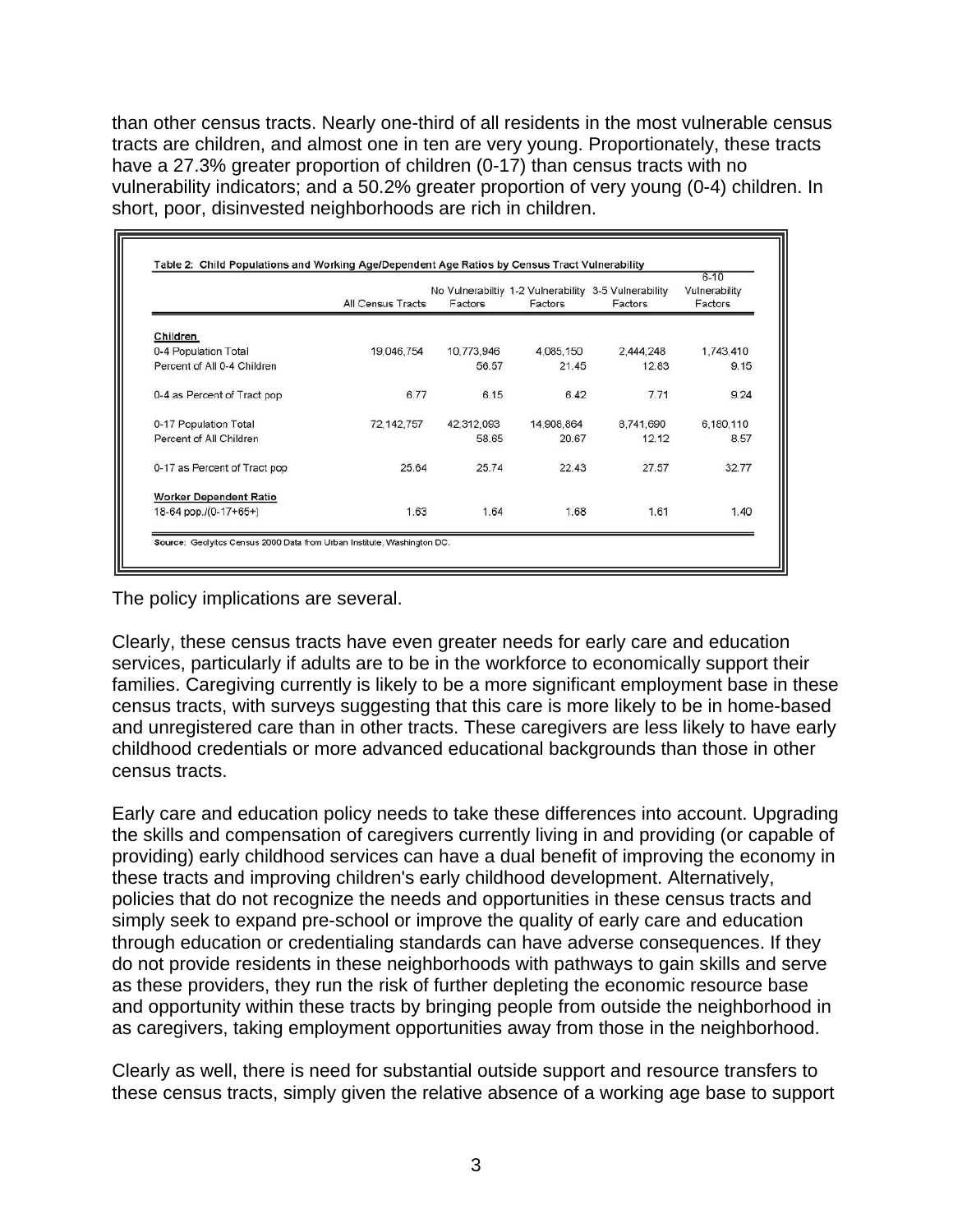the population. The difference between 1.4 working age adults for every dependent and 1.64 is huge in terms of economic development capacity. This figure actually underrepresents the overall challenge, as a greater share of the dependent population in high child-raising vulnerability census tracts is children. Seniors, which are more likely to be represented as part of the dependent population in other census tracts, often have social security and retirement income that contributes to the economy. Even if working age residents in the high vulnerability census tracts worked and earned at a level commensurate with the population within other tracts (which they do not), there still would be a substantial economic gap, without some form of transfer payments or investments.

Finally, the role of the K-12 educational system is critical to the economic, as well as educational, development of these tracts. Again, to the extent possible, educational reforms and investments that provide community building and economic opportunity for residents both can serve educational and economic development roles.

#### **Racial Segregation and Vulnerable Child-Raising Census Tracts**

The United States is segregated by both social class and race/ethnicity. The extent of this segregation is shown with respect to vulnerable child-raising census tracts in two ways, the actual racial composition of the census tracts with different child-raising vulnerability indicators and the proportion of different races and ethnicities within different tracts. These are shown in Table Three, with all Hispanic persons included in the percent Hispanic, and all racial categories including only non-Hispanics. As Table Three shows, the most vulnerable child-raising census tracts are largely of color, with only 17.6% of the population White, non-Hispanic. Over three-quarters of the population is either Hispanic or Black, equally divided between the two groups. This is in

|                                   | All Census Tracts | Factors | No Vulnerabiltiy 1-2 Vulnerability 3-5 Vulnerability<br>Factors | Factors | $6 - 10$<br>Vulnerability<br>Factors |
|-----------------------------------|-------------------|---------|-----------------------------------------------------------------|---------|--------------------------------------|
| <b>Racial Composition</b>         |                   |         |                                                                 |         |                                      |
| Percent White Nonhispanic         | 6978              | 83 16   | 6695                                                            | 37 41   | 17.60                                |
| Percent Black                     | 12.53             | 6.25    | 13.37                                                           | 28.21   | 38.03                                |
| Percent Asian                     | 4.08              | 3.67    | 5.12                                                            | 4.45    | 3.35                                 |
| Percent Hispanic                  | 12.52             | 6.13    | 13.27                                                           | 28 11   | 39.38                                |
| Percent Am, Indian Native Alaskan | 0.75              | 0.52    | 0.88                                                            | 1.40    | 1.24                                 |
| Percent Native Hawain & Other PI  | 0.17              | 0.15    | 0.22                                                            | 0.20    | 0.15                                 |
| Percent Other                     | 0.16              | 0.13    | 0.18                                                            | 0.22    | 0.25                                 |
| Total                             | 100               | 100     | 100                                                             | 100     | 100                                  |
| Proportion of Race in Tract       |                   |         |                                                                 |         |                                      |
| Percent Total White Non-Hisp      | 100               | 69.61   | 22.66                                                           | 6.04    | 1.69                                 |
| Percent Total Black               | 100               | 29.12   | 25.20                                                           | 25.35   | 20.33                                |
| Percent Total Asian               | 100               | 52.55   | 29.66                                                           | 12.29   | 5.50                                 |
| Percent Total Hispanic            | 100               | 28.59   | 25.03                                                           | 25.03   | 25.30                                |
| Percent Total Am Indian/AK Native | 100               | 40.29   | 27.59                                                           | 21.03   | 11.09                                |
| Percent NH & other PI             | 100               | 50.58   | 29.90                                                           | 13.44   | 6.08                                 |
| Percent Total Other               | 100               | 47.59   | 26.65                                                           | 15.40   | 10.35                                |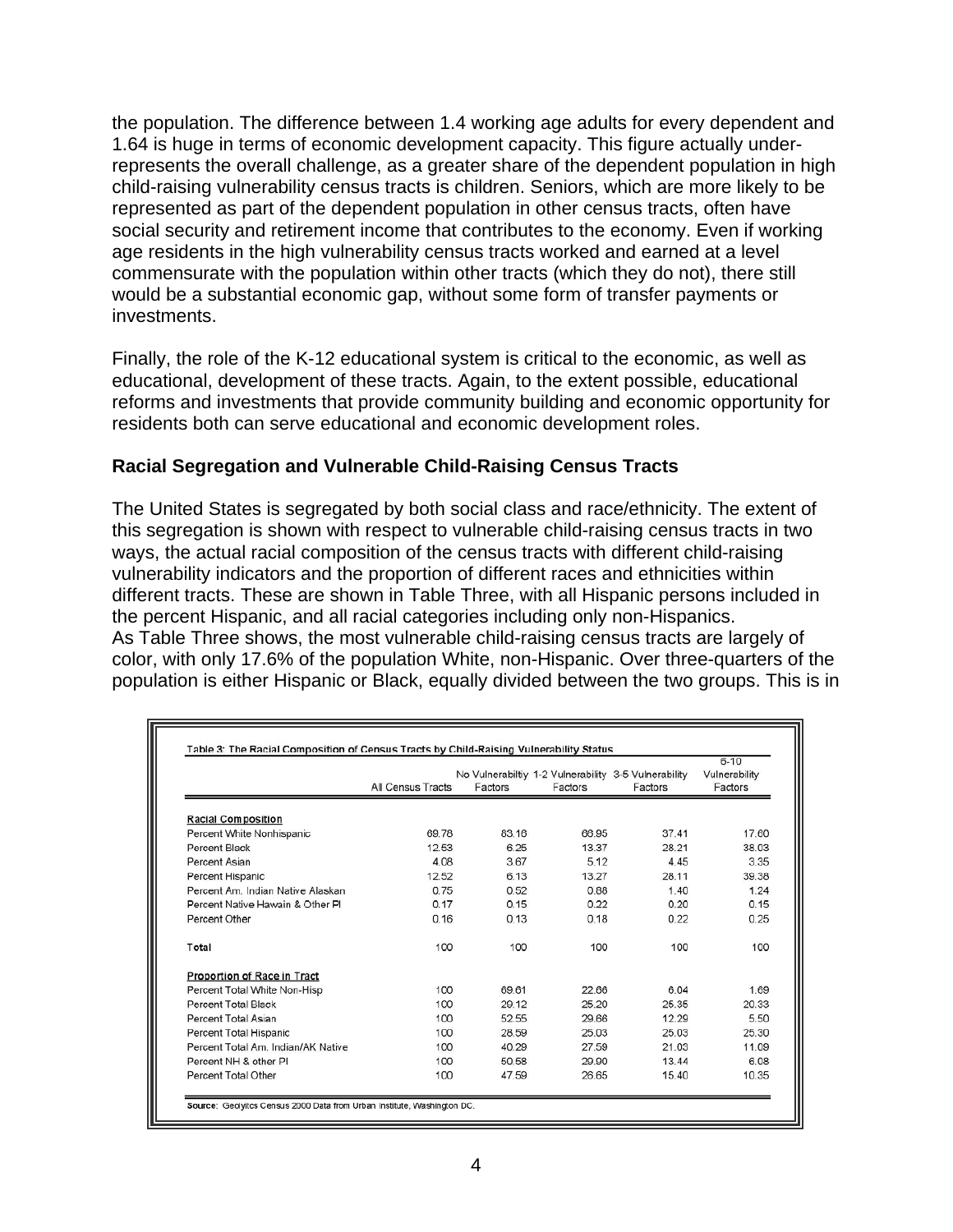sharp contrast to the census tracts with no vulnerability indicators, where 83.2% of the population is White, non-Hispanic. In the aggregate, both Blacks and Hispanics represent quite small minorities (less than one in fourteen residents each) in census tracts with no vulnerability indicators.

A tiny percentage of all White non-Hispanics (1.7%) live in high child-raising vulnerability census tracts, but 20.3% of Blacks and 25.3% of Hispanics do. Fewer than 30% of Blacks and Hispanics live in tracts with no vulnerability indicators, compared with nearly 70% of White, non-Hispanics.

The neighborhood reference point for people of different color in the United States varies hugely. Policies that may work for the White, non-Hispanic populations in neighborhoods with no vulnerability indicators may not work at all for populations of color within these same neighborhoods, let alone within more vulnerable child-raising neighborhoods, where people of color in America are much more likely to reside. Policies that do not account for place run the risk of being color-blind and inappropriate in their response to needs to close achievement, employment, and other gaps that exist by race and ethnicity in America.

### **Young Adults and Missing Males in Vulnerable Child-Raising Census Tracts**

Overall declining real wages over the last several decades have been part of the reason behind the entry of more mothers into the workforce. For the majority of families with young children in particular, it requires two incomes to raise a family. Since 1980, there also has been a fourfold increase in the number of people incarcerated in state and federal prisons, largely young men. This has had an impact on families and child-raising abilities and expectations.

Table Four provides data on the ratio of young men to young women (16-34) by census tract type and by race. Overall, there is not a large difference in the ratios by number of vulnerability indicators, with the highest vulnerability census tracts having 99 young men for every 100 young women, compared with 101 young men for every 100 young women in tracts with no vulnerability indicators.

|                                   | All Census Tracts | Factors | Factors | No Vulnerabiltiy 1-2 Vulnerability 3-5 Vulnerability<br>Factors | $6 - 10$<br>Vulnerability<br>Factors |
|-----------------------------------|-------------------|---------|---------|-----------------------------------------------------------------|--------------------------------------|
| Young Adult Race/Gender Ratio     |                   |         |         |                                                                 |                                      |
| 16-34 M/F Ratio All               | 1.03              | 1.01    | 1.07    | 1.07                                                            | 0.99                                 |
| 16-34 M/F Ratio White NonHispanic | 1.02              | 1.01    | 1.06    | 1.07                                                            | 1.06                                 |
| 16-34 M/F Ratio Black             | 0.94              | 0.97    | 1.02    | 0.93                                                            | 0.81                                 |
| 16-34 M/F Ratio Asian             | 0.97              | 0.92    | 1.00    | 1.04                                                            | 1.04                                 |
| 16-34 M/F Ratio Hispanic          | 1.16              | 1.09    | 1.21    | 1.21                                                            | 1.14                                 |
| <b>Foreign Born Population</b>    |                   |         |         |                                                                 |                                      |
| Percent Foreign Born              | 11.05             | 7.08    | 12.96   | 20.27                                                           | 23.46                                |
| Percent FB US Citizens            | 4.46              | 3.57    | 5.20    | 6.45                                                            | 6.26                                 |
| Percent FB not US Citizens        | 6.6               | 3.51    | 7.76    | 13.85                                                           | 17.20                                |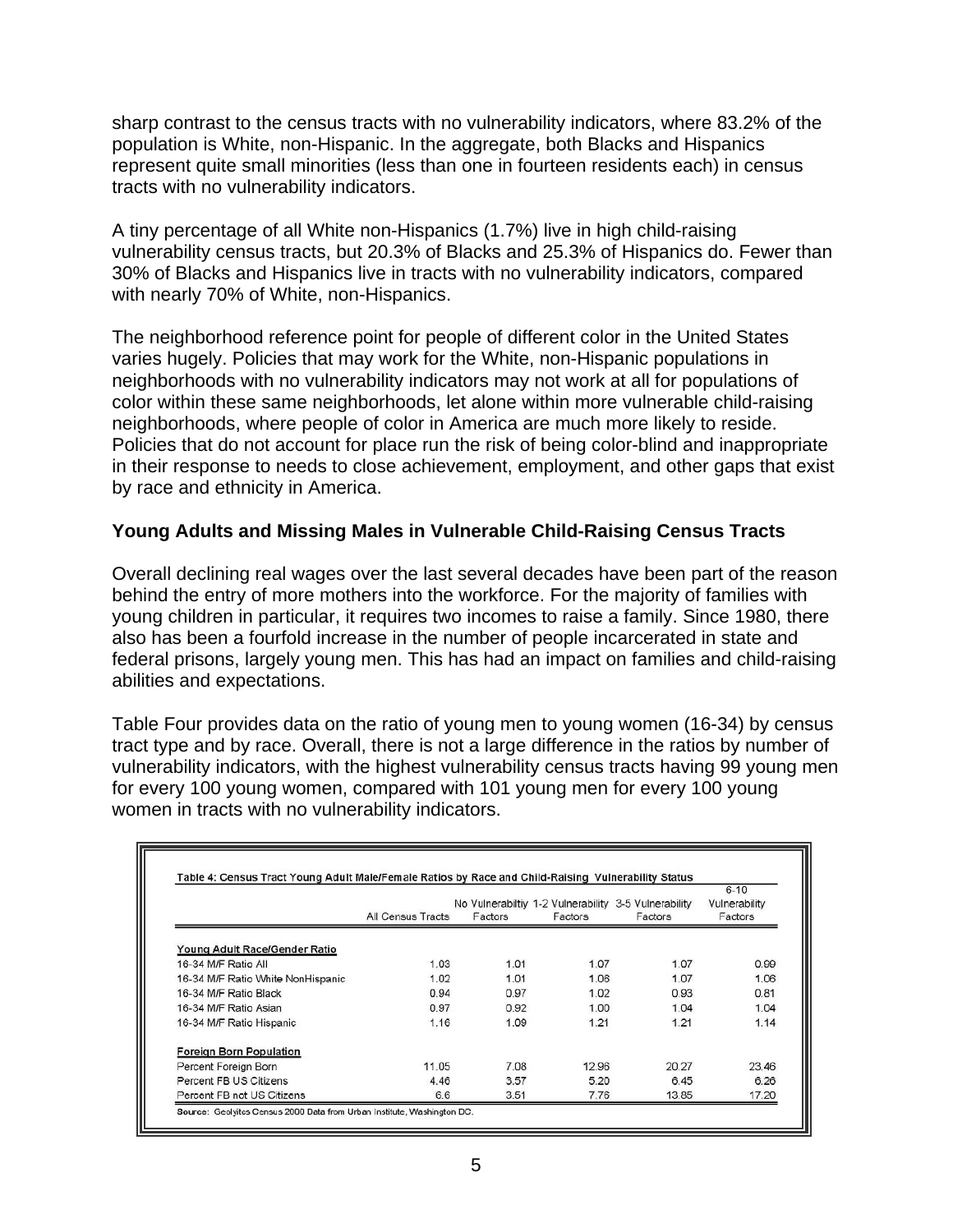When broken down by race, however, there is a very different story. The ratio of young Black men to young Black women declines to 81 to 100 in the most vulnerable census tracts, a major deficit. Imprisonment undoubtedly plays a major role in these figures; nationally, 8.7% of the 20- to 34-year-old Black male population is in state or federal prisons. Selected research of different communities has indicated that incarceration rates are substantially higher in poor neighborhoods.

When felony records as well as actual incarceration are considered, the impact of the criminal justice system on Black fathers in these census tracts is huge, adding to the barriers that these young men have in seeking to support the raising of their children. Two major domestic policy changes – tougher criminal justice practices resulting in increased prison populations and welfare reform requiring parents (primarily young and female) to work – have changed the face of these census tracts and made them even more vulnerable from a child-raising perspective. Criminal justice policies have had a pronounced effect on these neighborhoods by depleting them of young Black men, who need to be part of the equation in providing children with necessary economic, as well as social and emotional, support.

Meanwhile, the young Hispanic male to female ratio of 114 young men for every 100 women speaks to the immigration of young men for employment, often to support families in their home country who have not yet immigrated. This presents its own challenges and opportunities for these vulnerable child-raising census tracts. The overall foreign-born population, particularly those who are not U.S. citizens, also is much higher in these neighborhoods, and shows the need for language sensitivity in developing place-based educational and economic development strategies.

#### **Regional and Metropolitan Location of High Vulnerability Tracts**

Census tracts with the highest child-raising vulnerability are not distributed evenly across the United States. They are concentrated in metropolitan areas with populations in excess of one million residents, and, with the exception of the South, are very unlikely to be in non-metropolitan census tracts. As Table Five shows, while the Northeast and the West have the highest overall percentages of high vulnerability tracts, the South has the highest percentages in non-metropolitan census tracts. In fact, if Arizona and New Mexico were added to the South states and subtracted from the West states, the percentages for non-metro census highest vulnerability census tracts would rise to 5.79% in the South and fall to 0.75% in the West. With the exception of the South states and Arizona and New Mexico, less than one percent of the non-metro population lives in highest vulnerability census tracts. Overall, while constituting 17.36% of the country's population, non-metro census tracts represent only 7.82% of the highest vulnerability tracts.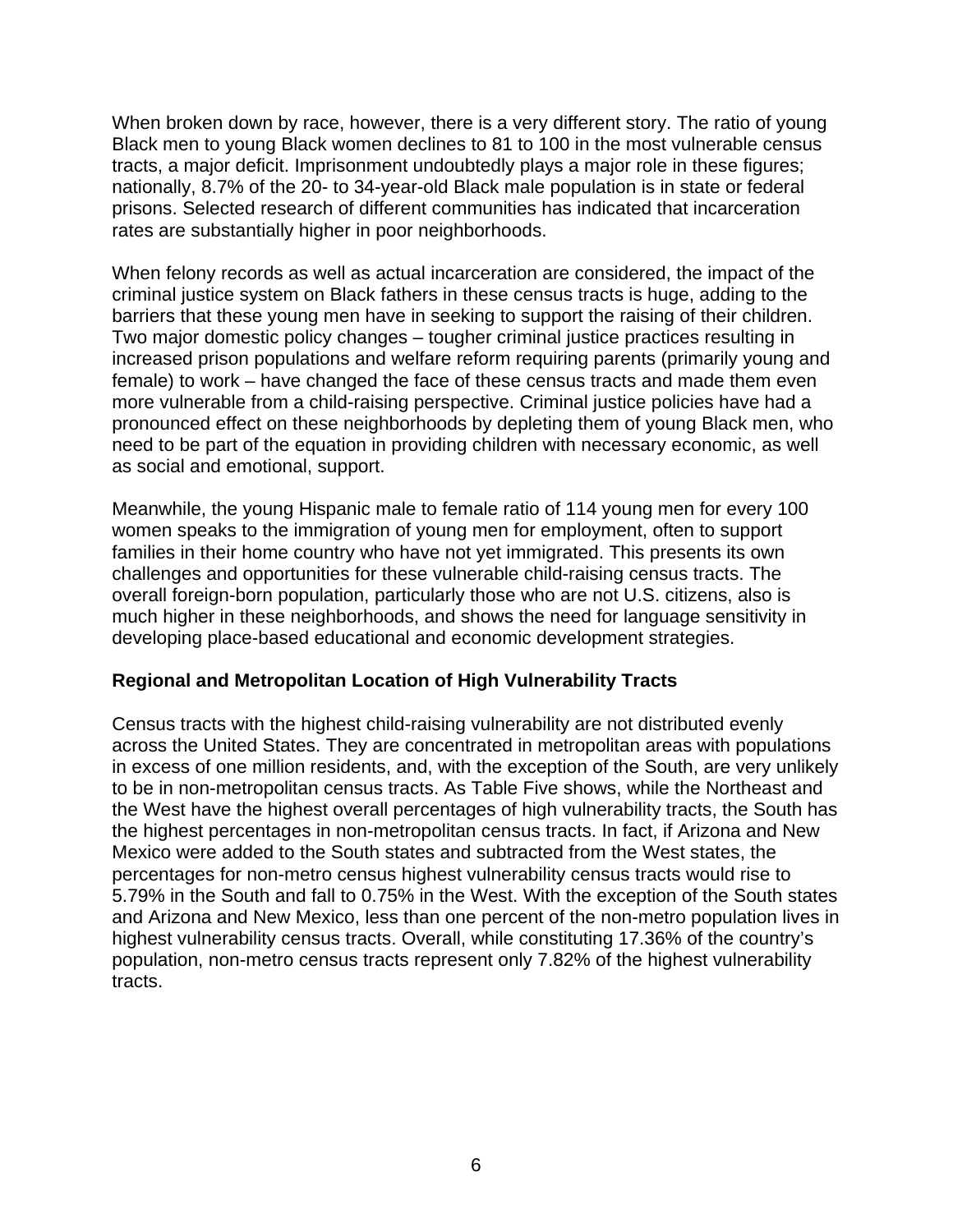|                                                                                                         | <b>All Census Tracts</b>                                                                                                                                                                                                                                                                                                          | Tracts with 6+<br>Vulnerability<br>Factors | % Highest<br>Vulnerability<br>Tracts |  |
|---------------------------------------------------------------------------------------------------------|-----------------------------------------------------------------------------------------------------------------------------------------------------------------------------------------------------------------------------------------------------------------------------------------------------------------------------------|--------------------------------------------|--------------------------------------|--|
| <b>Metro and Non-Metro</b>                                                                              |                                                                                                                                                                                                                                                                                                                                   |                                            |                                      |  |
| Midwest                                                                                                 | 64.391.776                                                                                                                                                                                                                                                                                                                        | 2,717,257                                  | 4.22%                                |  |
| Northeast                                                                                               | 53,594,378                                                                                                                                                                                                                                                                                                                        | 4,773,454                                  | 8.91%                                |  |
| South                                                                                                   | 100,236,820                                                                                                                                                                                                                                                                                                                       | 6,158,151                                  | 6.14%                                |  |
| West                                                                                                    | 63.197.932                                                                                                                                                                                                                                                                                                                        | 5,210,971                                  | 8.25%                                |  |
| U.S. Total                                                                                              | 281.420.906                                                                                                                                                                                                                                                                                                                       | 18,859,833                                 | 6.70%                                |  |
| Metro                                                                                                   |                                                                                                                                                                                                                                                                                                                                   |                                            |                                      |  |
| Midwest                                                                                                 | 48,858,727                                                                                                                                                                                                                                                                                                                        | 2,622,604                                  | 5.37%                                |  |
| Northeast                                                                                               | 48, 342, 406                                                                                                                                                                                                                                                                                                                      | 4,744,172                                  | 9.81%                                |  |
| South                                                                                                   | 78,877,877                                                                                                                                                                                                                                                                                                                        | 4,966,197                                  | 6.30%                                |  |
| West                                                                                                    | 56,499,930                                                                                                                                                                                                                                                                                                                        | 5,052,961                                  | 8.94%                                |  |
| U.S. Total                                                                                              | 232,578,940                                                                                                                                                                                                                                                                                                                       | 17,385,934                                 | 7.48%                                |  |
| Non-Metro                                                                                               |                                                                                                                                                                                                                                                                                                                                   |                                            |                                      |  |
| Midwest                                                                                                 | 15,533,049                                                                                                                                                                                                                                                                                                                        | 94,663                                     | 0.61%                                |  |
| Northeast                                                                                               | 5.251.972                                                                                                                                                                                                                                                                                                                         | 29.282                                     | 0.56%                                |  |
| South                                                                                                   | 21,358,943                                                                                                                                                                                                                                                                                                                        | 1,191,954                                  | 5.58%                                |  |
| West                                                                                                    | 6,698,002                                                                                                                                                                                                                                                                                                                         | 158,010                                    | 2.36%                                |  |
| U.S. Total                                                                                              | 48,841,966                                                                                                                                                                                                                                                                                                                        | 1,473,909                                  | 3.02%                                |  |
|                                                                                                         | Ten States/D.C. with highest percentage of Metro tract population in highest child vulnerability category: D.C.<br>(25.78%), New York (15.81%), Rhode Island (14.17%), Califnornia (12.64%), Texas (10.22%), Louisianna<br>(9.25%), Airzona (8.36%), Connecticut (7.94%), Nevada (7.78%), Illinois (7.34%), and Michigan (7.29%). |                                            |                                      |  |
| (13.06%), Arizona (12.28%), Mississippi (11.09%), Louisiana (10.0%), New Mexico (6,68%), Texas (6.50%), | Ten States with highest percent of Non-Metro tract population in highest child vulnerability category: Kentucky                                                                                                                                                                                                                   |                                            |                                      |  |

At the same time, it is the census tracts within metropolitan areas with populations over one million that the vast majority of the population living in the highest vulnerability tracts resides. These tracts represent 53.03% of the country's population, but 67.38% of the population in the highest vulnerability tracts. The remaining metropolitan census tracts account for 29.61% of the country's population and 24.80% of the population in the highest vulnerability tracts.

In short, these census tracts are predominantly found in large metropolitan areas, regardless of region of the country. If they exist in non-metro areas, they are most likely to located in the South, but, at least by these measures of highest vulnerability, both the Northeast and the West have larger proportions of these census tracts to address than does the South.

#### **Conclusion**

Statistics alone, however stark, seldom induce calls for major policy reform. Perhaps only demographers are likely to become excited about the significance of the differences, based on geography, race, and ethnicity, that are described here. People